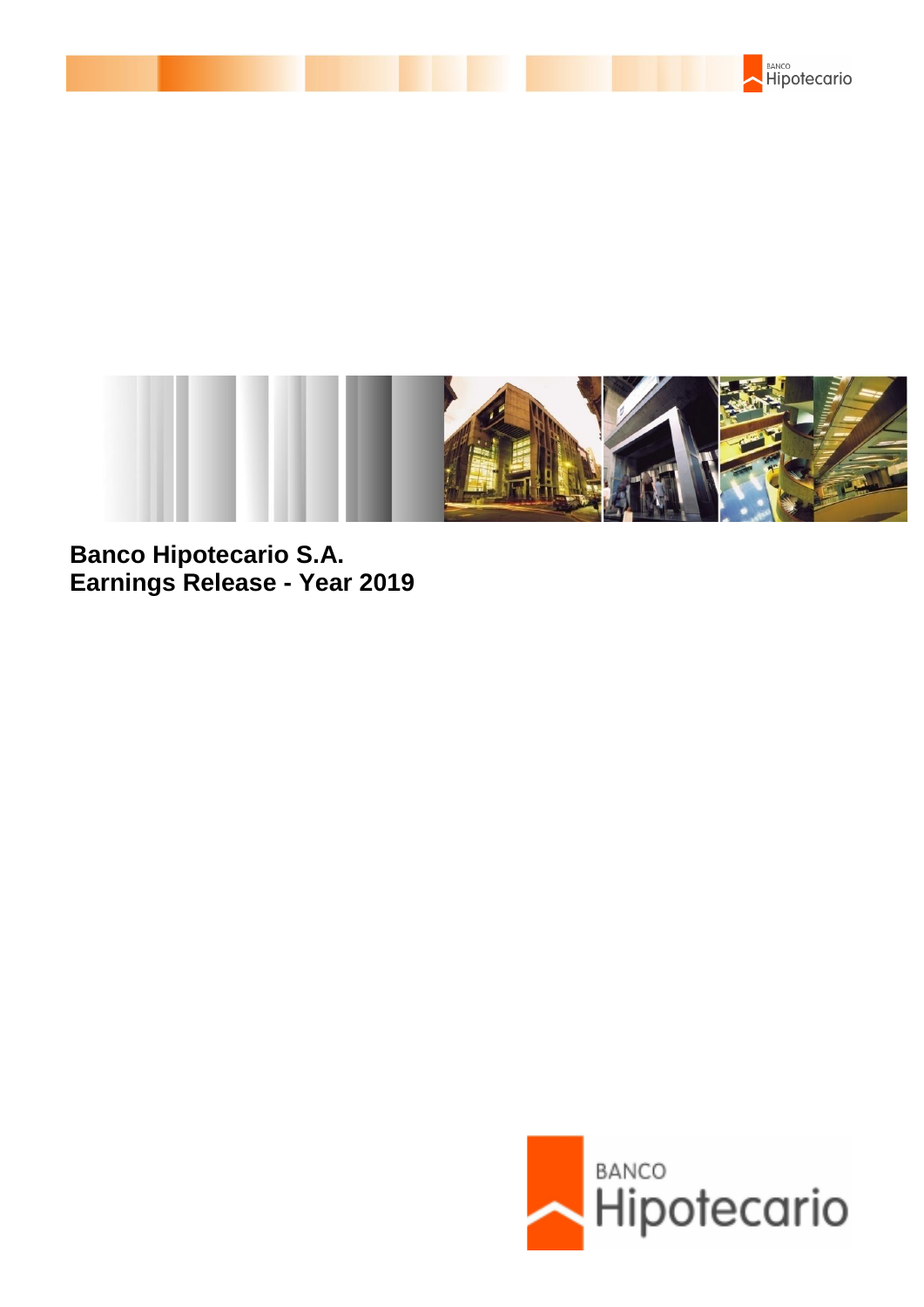

# Banco Hipotecario cordially invites you to participate in its Year 2019 conference call

# **Wednesday, Mar 4 th , 2020, 10:00A EST**

If you would like to participate, please call:

EEUU: 866 528-2256 Argentina: 0800 999-0859 PIN # 8208792

Slideshow available at:

**[http://choruscall.com.br/bancohipotecario/4q19.htm](https://nam03.safelinks.protection.outlook.com/?url=http%3A%2F%2Fchoruscall.com.br%2Fbancohipotecario%2F4q19.htm&data=02%7C01%7Cmauricio.carrega%40prnewswire.com.br%7Ce5c82c5c953f4816d1d908d7bac9768a%7C887bf9ee3c824b88bcb280d5e169b99b%7C1%7C1%7C637183246759398052&sdata=gutJ6kDVe9%2FtHtpkGd9f6ln6dcRG0FVUPH7kdput%2FLE%3D&reserved=0)**

Preferably 10 minutes before the call is due to begin. The conference will be in English.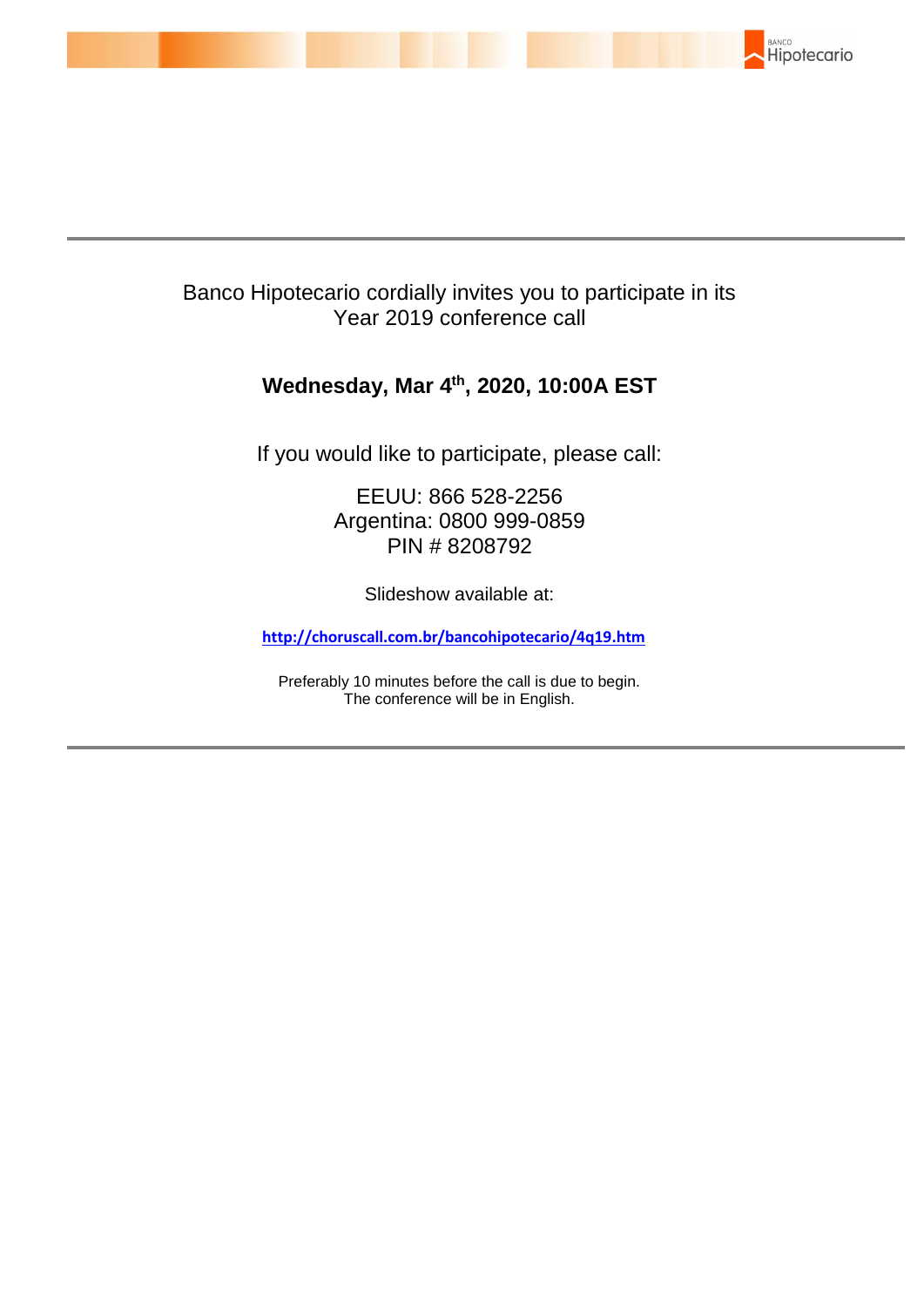BANCO Hipotecario

**Contacts**: **Martín Diez Eliezer Baschkier** Capital Markets Tel. (54-11) 4347- 5856/5967 Fax (54-11) 4347-5874 Buenos Aires, Argentina **mdiez@hipotecario.com.ar [baschkier@hipotecario.com.ar](mailto:baschkier@hipotecario.com.ar)**

**Tomás Godino** CFO Tel. (54-11) 4347-5759 Buenos Aires, Argentina

# **Banco Hipotecario SA reports Year 2019 consolidated results**

## *Highlights Executive Summary*

- Net income for the year was Ps. 1,781.5 million, compared to Ps. 2,051.4 million of last year. Net income for the quarter was Ps. 89.3 million, compared to Ps. 1,039.9 million of last quarter and Ps. 503.8 million of same quarter last year.
- Net operating income for the year was Ps. 15,296.1 million, compared to Ps. 13,373.0 million of last year. Net operating income for the quarter was Ps. 3,762.3 million, compared to Ps. 4,571.6 million of last quarter and Ps. 3,697.4 million of same quarter last year.
- Operating income for the year was Ps. 1,560.1 million, compared to Ps. 2,812.4 million of last year. Operating income for the quarter was Ps. (104.2) million, compared to Ps. 1,121.5 million of last quarter and Ps. 640.7 million of same quarter last year.
- During the 4th quarter of 2019, the Liquidity Coverage Ratio (LCR) was 182%, Net Stable Funding Ratio (NSFR) was 177% and the liquid assets to deposits ratio was 85.5%.
- Loans to the non financial private sector decreased 0.7% QoQ and 3.5% YoY.
- Deposits increased 9.1% QoQ and 21.9% YoY, while capital markets debt decreased 2.1% QoQ and 8.3% YoY.
- On a consolidated basis, NPL increased from 6.0% in Q4 2018 to 12.3% in Q4 2019. Besides, NPL in the consumer portfolio decreased from 8.7% to 7.7% during the same period. Coverage ratio remained at 60.1% for the period.
- Total capital ratio as a percentage of RWA as of December 31, 2019 was 14.18%, compared to 12.71% of same quarter of last year.
- If inflation accounting and expected loss provisioning had been applied according to Central Bank rules as of December 31, 2019, equity and net income would have been approximately Ps. 12,153.1 million and Ps. (2,985.0) million, respectively.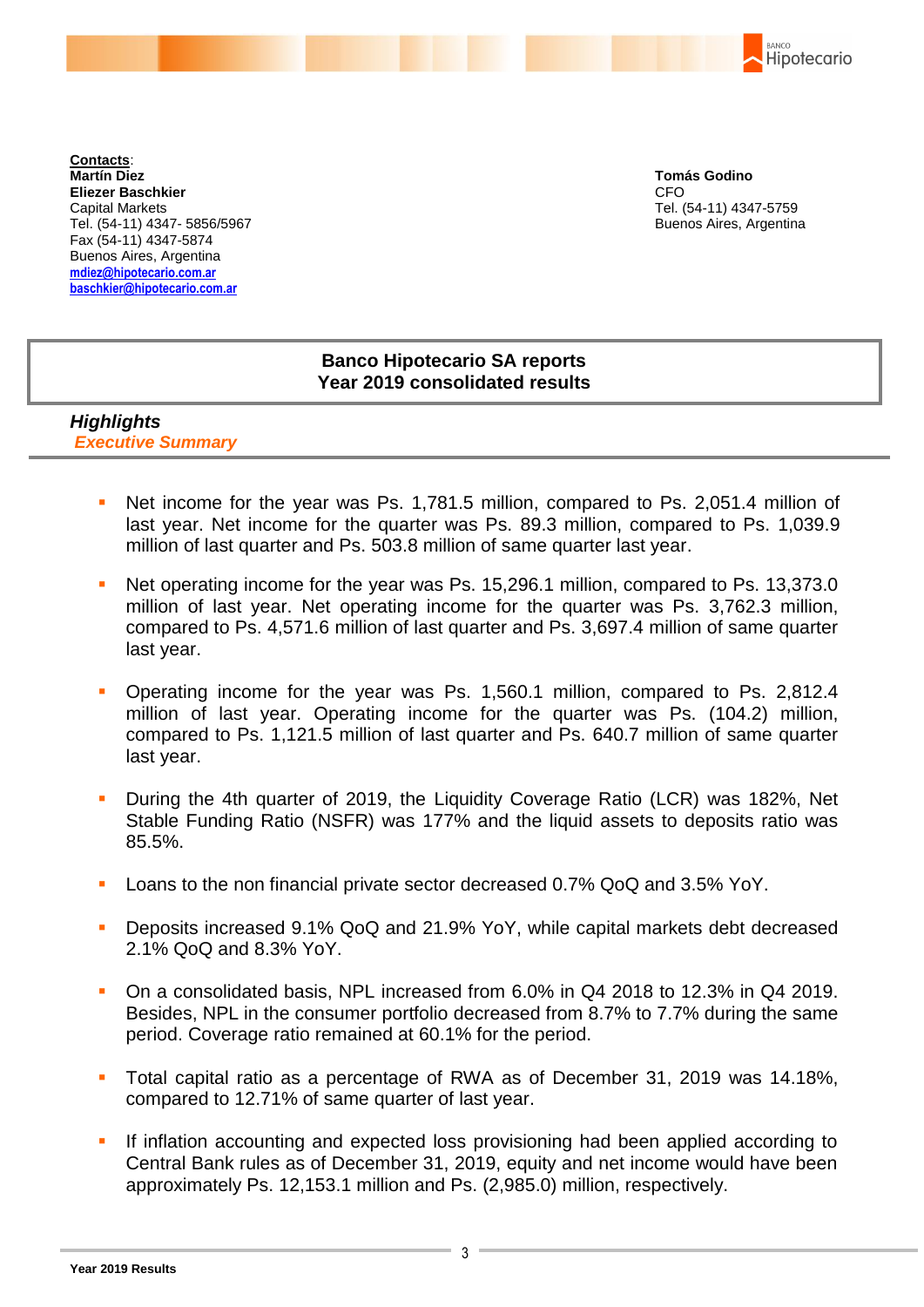

### *Buenos Aires, Mar 2 th, 2020*

#### **I. Banco Hipotecario Consolidation**

Banco Hipotecario S.A. has consolidated line by line its balance sheet and income statement with the financial statements of its subsidiaries: BACS Banco de Crédito y Securitización S.A. and BHN Sociedad de Inversión S.A. The consolidated financial statements as of December 31<sup>th</sup>, 2019 were prepared under IFRS according to Central Bank´s convergence plan (Communication "A" 5541 and its modifications). Provisions under IFRS 9 (5.5) and inflation accounting will be implemented starting on January 1st, 2020 (Communication "A" 6430, "A" 6651, "A" 6778 and "A" 6847).

#### **II. Year 2019 consolidated results**

Attributable net income for the year was Ps. 1,781.5 million, compared to Ps. 2,051.4 million of last year, which represents a decrease of 13.2%.

Regarding profitability ratios, the ROAA for 2019 was 2.04% compared to 2.71% for 2018, while ROAE for the same periods were 16.81% and 23.12%, respectively.

The negative result of difference in quoted prices of gold and foreign currency for the year was Ps. 3,395.4 million, which compensates with the net income from financial instruments at fair value through profit and loss of Ps. 9,653.7 million.

| Income statement                                         | For the year ended |             | Variation (%) |  |
|----------------------------------------------------------|--------------------|-------------|---------------|--|
| (in millions of pesos)                                   | 31/12/19           | 31/12/18    | YoY           |  |
| Interest Income                                          | 17,074.8           | 14,897.2    | 14.6%         |  |
| Interest Expense                                         | (15, 424.0)        | (12, 733.0) | 21.1%         |  |
| <b>Net Interest Income</b>                               | 1,650.7            | 2,164.2     | (23.7)%       |  |
| Fee Income                                               | 4,726.5            | 4,212.8     | 12.2%         |  |
| Fee Expense                                              | (259.0)            | (684.9)     | $(62.2)\%$    |  |
| <b>Net Fee Income</b>                                    | 4,467.5            | 3,527.9     | 26.6%         |  |
| Net Income from financial instruments at Fair Value      | 9,653.7            | 5,930.0     | 62.8%         |  |
| through profit & Loss                                    |                    |             |               |  |
| Difference in quoted prices of gold and foreign currency | (3, 395.4)         | (710.9)     | N/A           |  |
| Other operating income                                   | 6,583.6            | 4,290.6     | 53.4%         |  |
| Provision for loan losses                                | (3,663.9)          | (1,828.9)   | 100.3%        |  |
| <b>Net Operating Income</b>                              | 15,296.1           | 13,373.0    | 14.4%         |  |
| Personnel expenses                                       | (5, 276.3)         | (3,800.4)   | 38.8%         |  |
| Administrative expenses                                  | (3,398.5)          | (3,050.6)   | 11.4%         |  |
| Depreciation and impairment of assets                    | (305.9)            | (444.2)     | (31.1)%       |  |
| Other operating expenses                                 | (4, 755.5)         | (3, 265.4)  | 45.6%         |  |
| <b>Operating Income</b>                                  | 1,560.1            | 2,812.4     | $(44.5)\%$    |  |
| Income tax from continuing operations                    | 285.6              | (754.3)     | (137.9)%      |  |
| Net income of the period attributable to                 |                    |             |               |  |
| non-controlling interests                                | (64.2)             | (6.7)       | N/A           |  |
| Net Income attributable to owners of the parent company  | 1,781.5            | 2,051.4     | $(13.2)\%$    |  |

Net interest income for the year was Ps. 1,650.7 million, compared to Ps. 2,164.2 million of last year, which represents a decrease of 23.7%.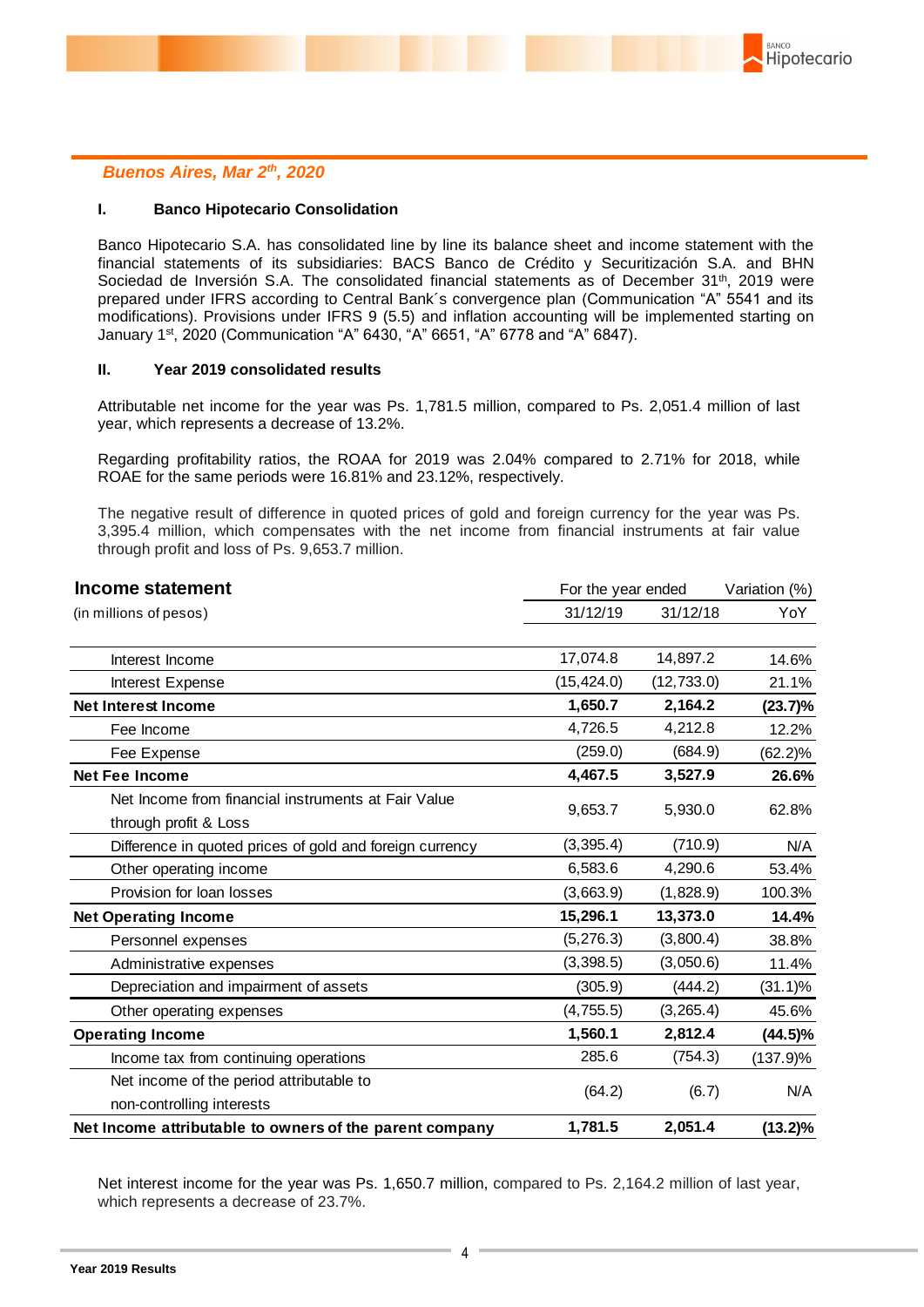Interest income for the year was Ps. 17,074.8 million, compared to Ps. 14,897.2 million of last year, which represents an increase of 14.6%. This does not include income from Central Bank notes (Leliq), which are reflected in net income from financial instruments at fair value through profit and loss.

BANCO

Hipotecario

| <b>Interest Income</b>                                  | For the year ended | Variation (%) |            |
|---------------------------------------------------------|--------------------|---------------|------------|
| (in millions of pesos)                                  | 31/12/19           | 31/12/18      | YoY        |
|                                                         |                    |               |            |
| Interest on cash and due from banks                     | 8.1                | 16.2          | (49.9)%    |
| Interest from loans to the financial sector             | 24.0               | 133.4         | $(82.0)\%$ |
| Interest from public and corporate securities           | 959.1              | 516.4         | 85.7%      |
| Interest on overdrafts                                  | 183.0              | 308.2         | $(40.6)\%$ |
| Interest on documents                                   | 133.0              | 171.1         | $(22.3)\%$ |
| Interest on pledge loans                                | 48.1               | 88.7          | (45.7)%    |
| Interest on financial leases                            | 39.4               | 38.6          | 2.1%       |
| Interest on other loans                                 | 1,639.9            | 1,707.2       | (3.9)%     |
| Income from adjustments                                 | 179.7              | 91.0          | 97.4%      |
| Interest from commercial loans                          | 2,223.2            | 2,404.7       | (7.5)%     |
| Interest on personal loans                              | 3,322.1            | 3,291.7       | 0.9%       |
| Interest on credit card loans                           | 7,406.4            | 7,064.7       | 4.8%       |
| Interest from consumer loans                            | 10,728.6           | 10,356.3      | 3.6%       |
| Interest on mortgage loans                              | 634.5              | 571.3         | 11.1%      |
| Interest on other receivables from financial operations | 0.0                | 15.5          | $(99.7)\%$ |
| Income from adjustments                                 | 1,566.6            | 754.8         | 107.5%     |
| Interest from mortgage loans                            | 2,201.1            | 1,341.6       | 64.1%      |
| <b>Others</b>                                           | 930.7              | 128.5         | N/A        |
| Total                                                   | 17,074.8           | 14,897.2      | 14.6%      |

Interest expense for the year was Ps. 15,424.0 million, compared to Ps. 12,733.0 million of last year, which represents an increase of 21.1%.

| <b>Interest Expense</b>                                   | For the year ended |             | Variation (%) |  |
|-----------------------------------------------------------|--------------------|-------------|---------------|--|
| (in millions of pesos)                                    | 31/12/19           | 31/12/18    | YoY           |  |
|                                                           |                    |             |               |  |
| Interest on checking accounts                             | (665.1)            | (1,015.6)   | $(34.5)\%$    |  |
| Interest on saving accounts                               | (14.8)             | (9.0)       | 63.8%         |  |
| Interest on time deposits                                 | (6,031.7)          | (3,444.6)   | 75.1%         |  |
| Expense from adjustments                                  | (342.9)            | (288.7)     | 18.8%         |  |
| Interest from deposits                                    | (7,054.5)          | (4,758.0)   | 48.3%         |  |
| Interest from other liabilities from financial operations | (6,802.7)          | (6,882.8)   | $(1.2)\%$     |  |
| Expense from adjustments                                  | (1, 247.4)         | (741.2)     | 68.3%         |  |
| Interest from corporate bonds                             | (8,050.1)          | (7,624.0)   | 5.6%          |  |
| Interest on interfinancial loans                          | (81.1)             | (44.0)      | 84.2%         |  |
| Interest on other financing from financial institutions   | (21.9)             | (190.2)     | $(88.5)\%$    |  |
| <b>Others</b>                                             | (216.4)            | (116.8)     | 85.2%         |  |
| Total                                                     | (15, 424.0)        | (12, 733.0) | 21.1%         |  |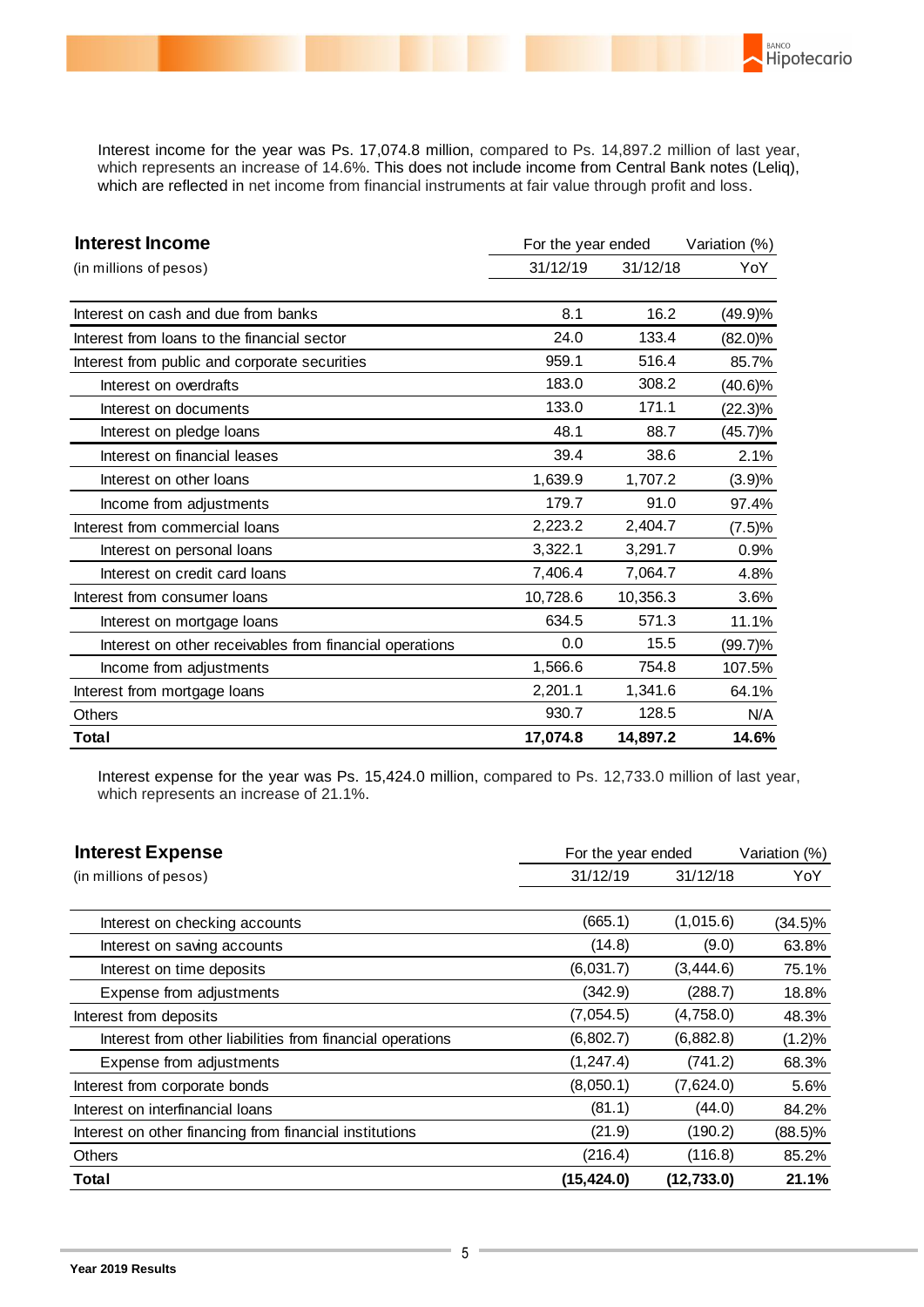

**BANCO** 

Net fee income for the year was Ps. 4,467.5 million, compared to Ps. 3,527.9 million of last year, which represents an increase of 26.6%.

| <b>Net Fee Income</b>                 | For the year ended | Variation (%) |            |
|---------------------------------------|--------------------|---------------|------------|
| (in millions of pesos)                | 31/12/19           | 31/12/18      | YoY        |
| Fee Income                            |                    |               |            |
| Fee charged on consumer clients       | 4,460.9            | 4,116.8       | 8.4%       |
| Fee charged on liability transactions | 221.0              | 63.0          | 250.8%     |
| Others                                | 44.6               | 32.9          | 35.5%      |
| Total                                 | 4,726.5            | 4,212.8       | 12.2%      |
| <b>Fee Expense</b>                    |                    |               |            |
| Credit related fees                   | (128.3)            | (609.9)       | $(79.0)\%$ |
| Debt placement charges                | (122.1)            | (69.4)        | 76.1%      |
| <b>Others</b>                         | (8.6)              | (5.6)         | 54.6%      |
| Total                                 | (259.0)            | (684.9)       | (62.2)%    |
| <b>Net Fee Income</b>                 | 4,467.5            | 3,527.9       | 26.6%      |

Net income from financial instruments at fair value through profit and loss for the year was Ps. 9,653.7 million, compared to Ps. 5,930.0 million of last year, which represents an increase of 62.8%.

## **Net Income from financial instruments at**

| Fair Value through profit & Loss |          | For the year ended |        |  |
|----------------------------------|----------|--------------------|--------|--|
| (in millions of pesos)           | 31/12/19 | 31/12/18           |        |  |
|                                  |          |                    |        |  |
| Income from public securities    | 9.375.4  | 5.702.0            | 64.4%  |  |
| Income from private securities   | 205.3    | 198.2              | 3.6%   |  |
| Income from other securities     | 73.0     | 29.8               | 145.3% |  |
| <b>Total</b>                     | 9,653.7  | 5,930.0            | 62.8%  |  |

The negative result of difference in quoted prices of gold and foreign currency for the year was Ps. 3,395.4 million, which compensates with the net income from financial instruments at fair value through profit and loss of Ps. 9,653.7 million.

Other operating income for the year was Ps. 6,583.6 million, compared to Ps. 4,290.6 million of last year, which represents an increase of 53.4%.

| Other operating income                | For the year ended | Variation (%) |           |
|---------------------------------------|--------------------|---------------|-----------|
| (in millions of pesos)                | 31/12/19           | 31/12/18      | YoY       |
|                                       |                    |               |           |
| Loan related services                 | 3,100.3            | 2,869.3       | 8.1%      |
| Fee charged on liability transactions | 143.6              | 91.7          | 56.7%     |
| Other income from services            | 449.5              | 389.2         | 15.5%     |
| Penalty interest                      | 319.7              | 182.6         | 75.0%     |
| Recovered loans                       | 170.1              | 174.0         | $(2.2)\%$ |
| Others                                | 2,400.4            | 583.8         | N/A       |
| <b>Total</b>                          | 6,583.6            | 4.290.6       | 53.4%     |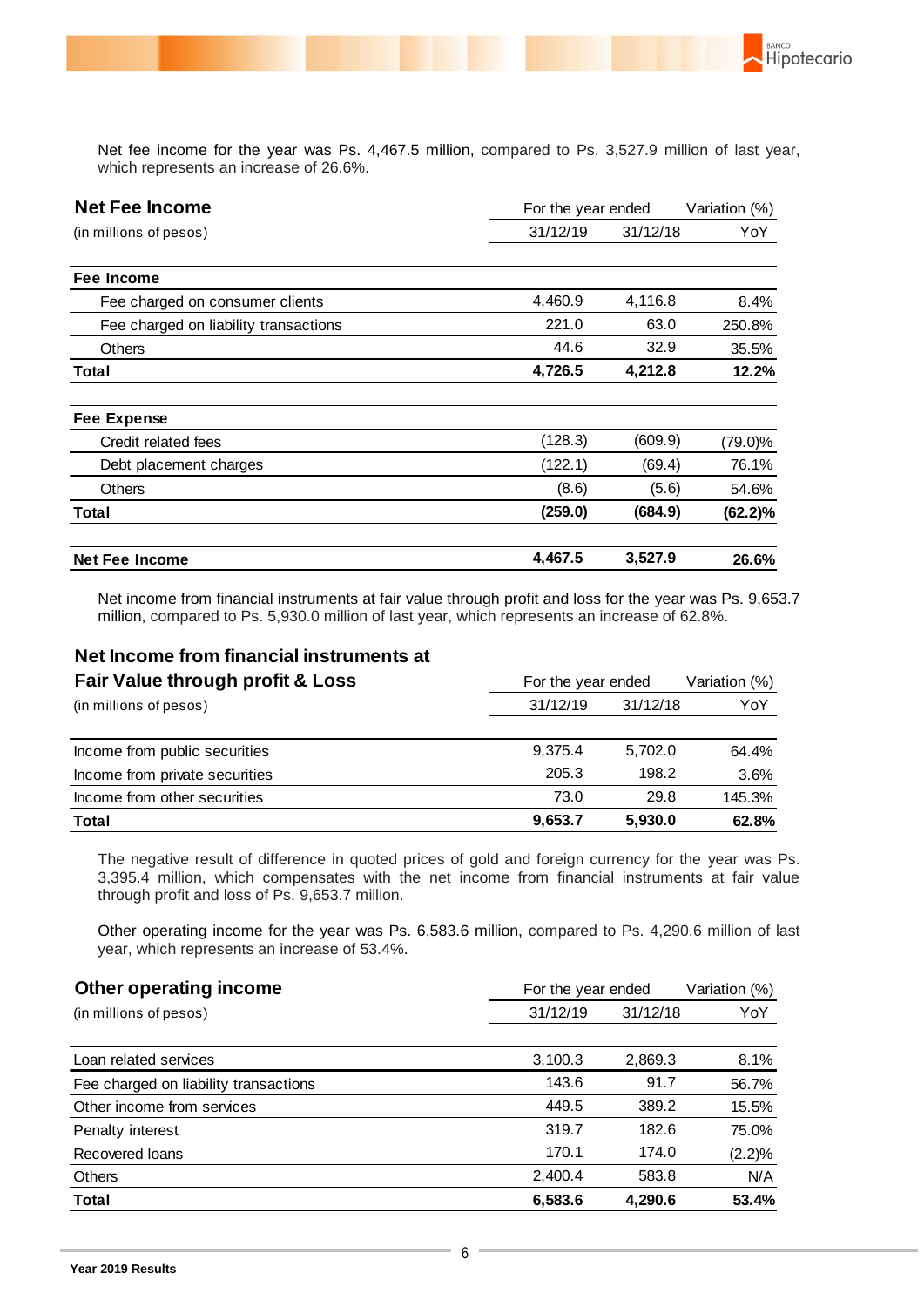Provision for loan losses for the year was Ps. 3,663.9 million, compared to Ps. 1,828.9 million of last year, which represents an increase of 100.3%.

Hipotecario

Personnel expenses for the year were Ps. 5,276.3 million, compared to Ps. 3,800.4 million of last year, which represents an increase of 38.8%.

| <b>Personnel expenses</b>    | For the year ended | Variation (%) |       |
|------------------------------|--------------------|---------------|-------|
| (in millions of pesos)       | 31/12/19           | 31/12/18      |       |
|                              |                    |               |       |
| <b>Salaries</b>              | (2,614.1)          | (2, 102.5)    | 24.3% |
| Vacation bonus               | (234.8)            | (178.1)       | 31.8% |
| Social security expenses     | (653.6)            | (624.5)       | 4.7%  |
| Severance and bonus expenses | (1, 493.7)         | (750.1)       | 99.1% |
| Other personnel expenses     | (280.0)            | (145.2)       | 92.9% |
| <b>Total</b>                 | (5, 276.3)         | (3,800.4)     | 38.8% |

Administrative expenses for the year were Ps. 3,398.5 million, compared to Ps. 3,050.6 million of last year, which represents an increase of 11.4%.

| <b>Administrative expenses</b>      | For the year ended | Variation (%) |            |
|-------------------------------------|--------------------|---------------|------------|
| (in millions of pesos)              | 31/12/19           | 31/12/18      | YoY        |
|                                     |                    |               |            |
| Directors fees                      | (245.3)            | (201.2)       | 21.9%      |
| Other fees                          | (1, 442.7)         | (1, 133.8)    | 27.3%      |
| Advertising and publicity           | (97.2)             | (139.4)       | $(30.3)\%$ |
| Taxes                               | (397.5)            | (416.3)       | (4.5)%     |
| Manteinance and conservation fees   | (275.6)            | (225.1)       | 22.4%      |
| Electricity, gas and communications | (271.0)            | (275.8)       | (1.7)%     |
| <b>Others</b>                       | (669.2)            | (658.9)       | 1.6%       |
| <b>Total</b>                        | (3, 398.5)         | (3,050.6)     | 11.4%      |

Other operating expenses for the year were Ps. 4,755.5 million, compared to Ps. 3,265.4 million of last year, which represents an increase of 45.6%.

| Other operating expenses             | For the year ended   | Variation (%)<br>YoY |        |
|--------------------------------------|----------------------|----------------------|--------|
| (in millions of pesos)               | 31/12/19<br>31/12/18 |                      |        |
|                                      |                      |                      |        |
| Turnover tax and others              | (1,824.1)            | (1,778.5)            | 2.6%   |
| Deposit Guarantee Fund contributions | (54.2)               | (44.3)               | 22.5%  |
| Loan related services                | (1,739.3)            | (1,056.8)            | 64.6%  |
| Other provision charges              | (312.6)              | (95.1)               | 228.6% |
| <b>Discounts</b>                     | (359.8)              | (127.3)              | 182.6% |
| <b>Others</b>                        | (465.4)              | (163.4)              | 184.8% |
| Total                                | (4, 755.5)           | (3, 265.4)           | 45.6%  |

Non financial private sector loan portfolio totaled Ps. 43,594.9 million as of the end of 2019, compared to Ps. 45,161.8 million as of the end of last year, which represents a decrease of 3.5%.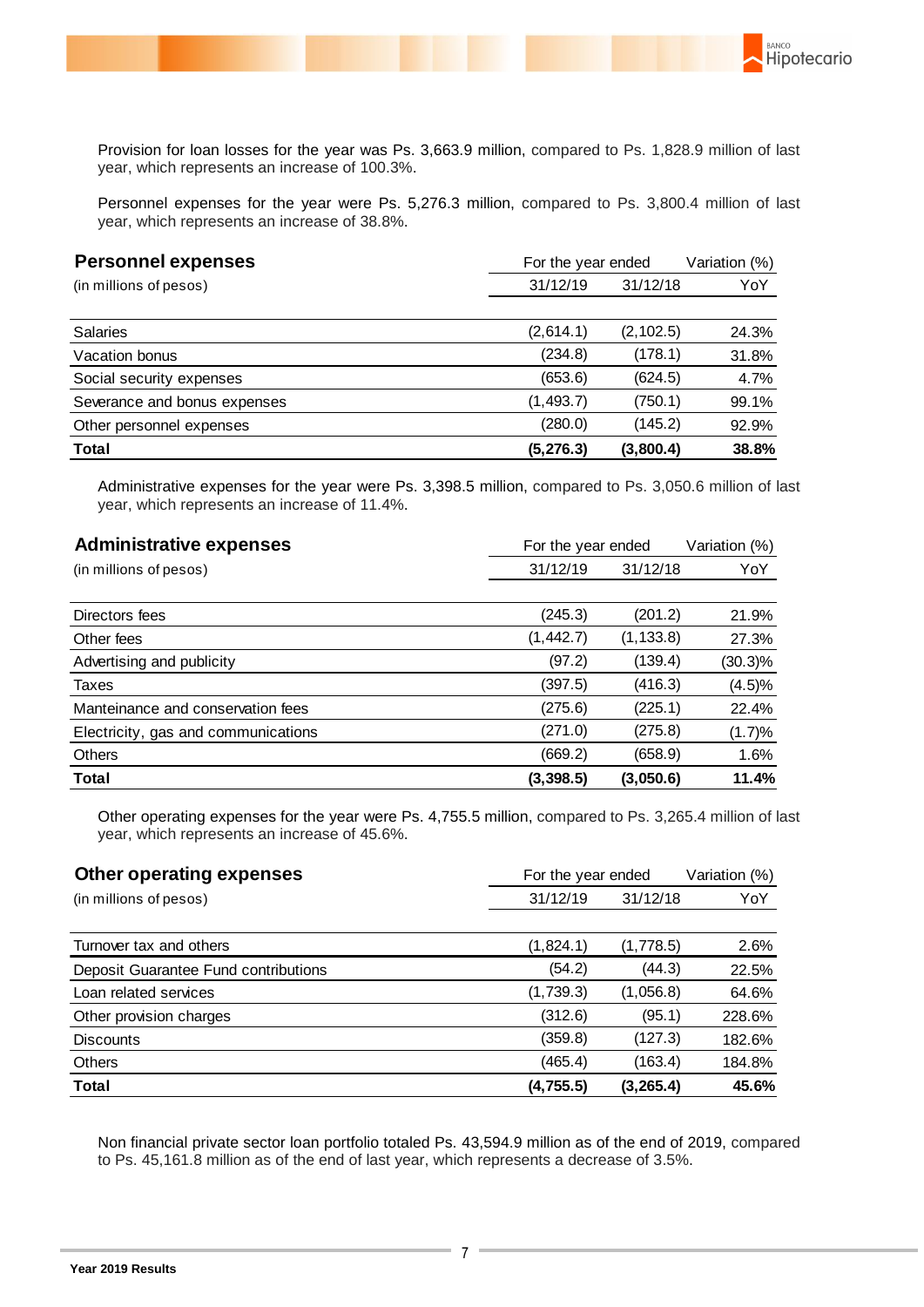

| Loans to the non-financial private sector             | For the year ended<br>Variation (%) |          |            |            |
|-------------------------------------------------------|-------------------------------------|----------|------------|------------|
| (in millions of pesos)                                | 31/12/19                            | 31/12/18 | QoQ        | YoY        |
|                                                       |                                     |          |            |            |
| Overdrafts                                            | 291.2                               | 595.1    | (44.9)%    | $(51.1)\%$ |
| Documents                                             | 148.5                               | 303.5    | $(23.2)\%$ | $(51.1)\%$ |
| Mortgage loans                                        | 6,743.9                             | 5,375.7  | 16.2%      | 25.4%      |
| Pledge loans                                          | 94.5                                | 201.3    | $(33.9)\%$ | $(53.1)\%$ |
| Personal loans                                        | 6,316.3                             | 8,536.2  | (30.6)%    | $(26.0)\%$ |
| Credit card loans                                     | 17,941.6                            | 18,241.9 | 16.0%      | (1.6)%     |
| <b>Financial leases</b>                               | 56.6                                | 122.3    | $(36.7)\%$ | $(53.7)\%$ |
| Loans to the personnel                                | 320.2                               | 285.7    | 9.6%       | 12.1%      |
| Unallocated collections                               | (7.9)                               | (6.3)    | (4.4)%     | 26.6%      |
| Other                                                 | 11,189.4                            | 10,951.6 | 9.5%       | 2.2%       |
| Accrued interest and quotation differences receivable | 522.3                               | 626.4    | (7.8)%     | $(16.6)\%$ |
| Documented interest                                   | (21.6)                              | (71.8)   | $(42.5)\%$ | $(69.9)\%$ |
| Total                                                 | 43,594.9                            | 45,161.8 | 2.9%       | $(3.5)\%$  |

BH's non financial private sector loan portfolio composition as of December 31, 2019 was 71.9% of retail financing and housing loans (55.8% consumer and 16.1% housing) and 28.1% of corporate loans, providing a highly diversified client base.



 **Loan Portfolio Diversification** (Non-financial Private Sector Loans)

On a consolidated basis, NPL increased from 6.0% in Q4 2018 to 12.3% in Q4 2019, while coverage ratio was 60.1% for the period. Besides, NPL in the consumer portfolio decreased from 8.7% to 7.7% during the same period.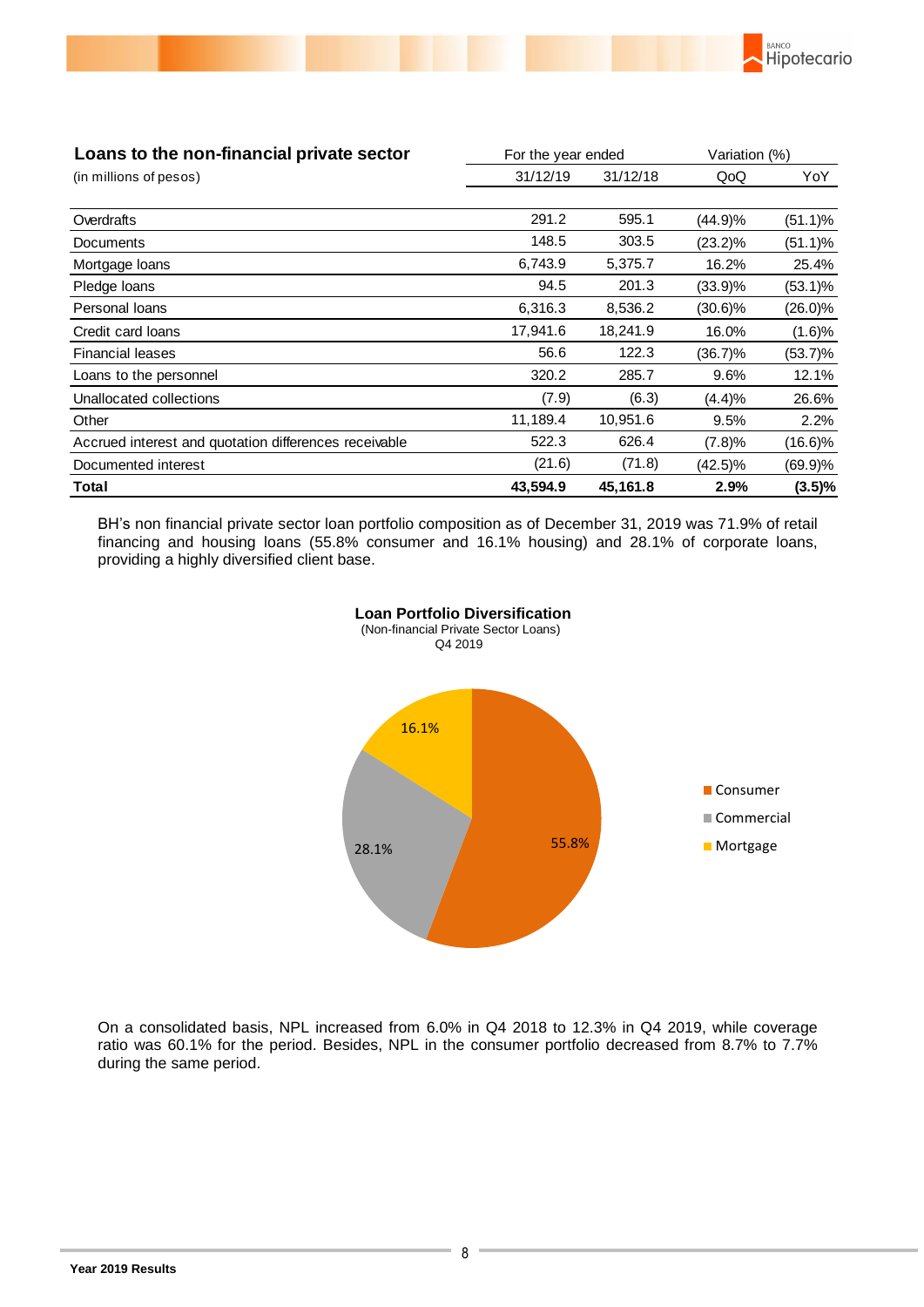

| <b>Non-performing loans</b>                                 | For the year ended |          |
|-------------------------------------------------------------|--------------------|----------|
| (in millions of pesos)                                      | 31/12/19           | 31/12/18 |
|                                                             |                    |          |
| <b>Consolidated level</b>                                   |                    |          |
| Non-performing loans                                        | 5,397.0            | 2,934.2  |
| Total portfolio                                             | 43,811.5           | 48,583.4 |
| Allowances (total)                                          | 3,243.4            | 2,071.5  |
| Non-performing loans / Total portfolio                      | 12.3%              | 6.0%     |
| Allowances (total) / Non-performing loans                   | 60.1%              | 70.6%    |
|                                                             |                    |          |
| <b>Consumer portfolio</b>                                   |                    |          |
| Non-performing loans (consumer)                             | 2,397.8            | 2,770.3  |
| Consumer portfolio                                          | 31,121.4           | 31,813.0 |
| Allowances (consumer)                                       | 1,353.6            | 1,780.0  |
| Non-performing loans (consumer) / Consumer portfolio        | 7.7%               | 8.7%     |
| Allowances (consumer) / Non-performing loans (consumer)     | 56.4%              | 64.3%    |
|                                                             |                    |          |
| <b>Commercial portfolio</b>                                 |                    |          |
| Non-performing loans (commercial)                           | 2,999.2            | 163.9    |
| Commercial portfolio                                        | 12,690.1           | 16,770.4 |
| Allowances (commercial)                                     | 1,889.8            | 291.6    |
| Non-performing loans (commercial) / Commercial portfolio    | 23.6%              | 1.0%     |
| Allowances (Commercial) / Non-performing loans (commercial) | 63.0%              | 177.9%   |

Deposits totaled Ps. 35,721.8 million, representing a 21.9% increase YoY, while capital markets debt totaled Ps. 29,035.8 million, representing a 8.3% decrease YoY.

| <b>Funding</b>                     | For the year ended |        |          |        | Variation (%) |
|------------------------------------|--------------------|--------|----------|--------|---------------|
| (in millions of pesos)             | 31/12/19           |        | 31/12/18 |        | YoY           |
|                                    | Ps.                | %      | Ps.      | %      |               |
| Deposits                           | 35,721.8           | 55.2%  | 29,307.6 | 48.1%  | 21.9%         |
| Local capital markets debt         | 8.840.7            | 13.7%  | 9.054.2  | 14.9%  | (2.4)%        |
| International capital markets debt | 20, 195.1          | 31.2%  | 22,606.3 | 37.1%  | $(10.7)\%$    |
| Capital markets debt               | 29,035.8           | 44.8%  | 31,660.5 | 51.9%  | (8.3)%        |
| <b>Total</b>                       | 64,757.6           | 100.0% | 60,968.0 | 100.0% | 6.2%          |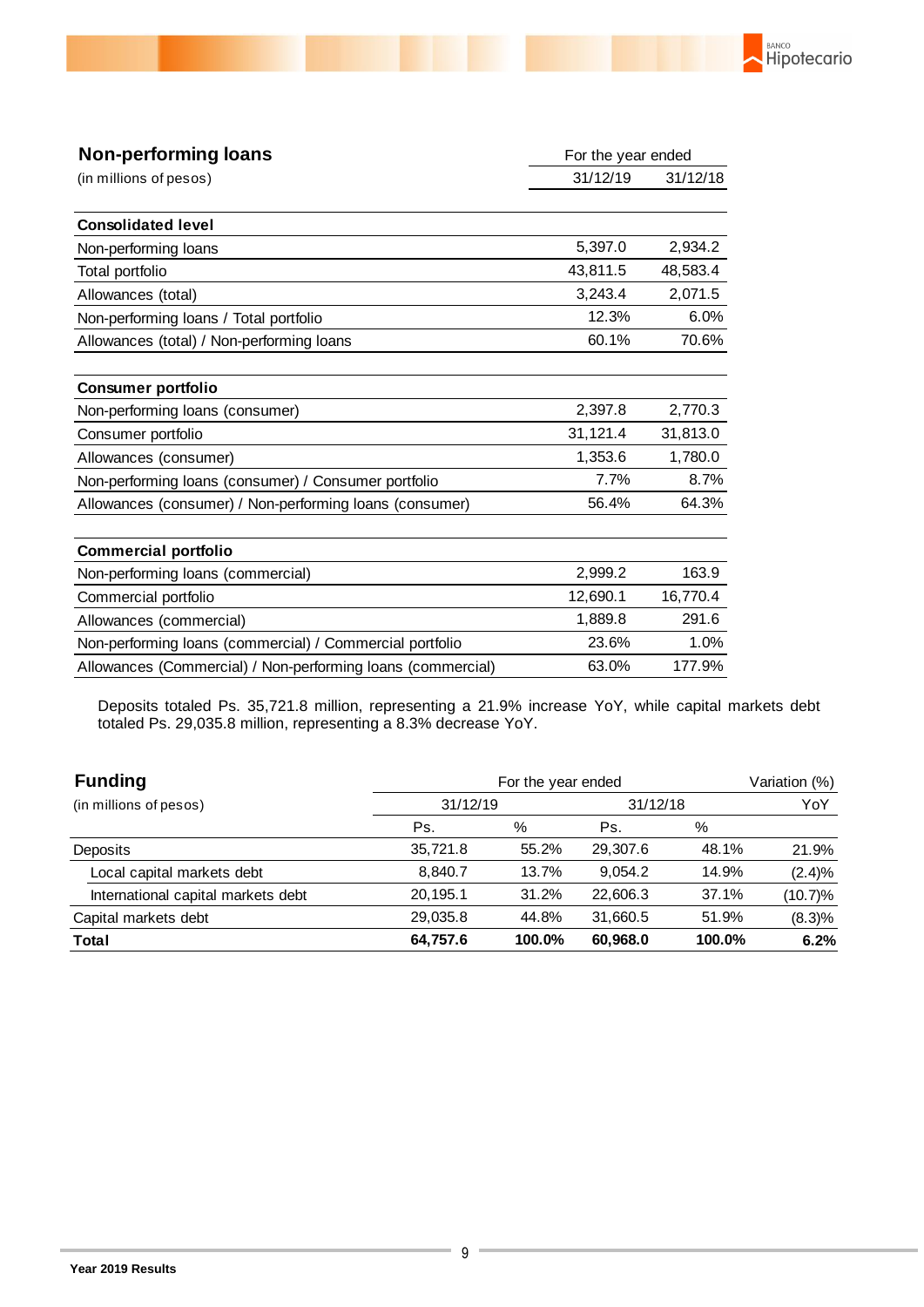

| Comparative consolidated balance sheet                                | As of      | Variation (%) |                    |  |
|-----------------------------------------------------------------------|------------|---------------|--------------------|--|
| (in millions of pesos)                                                | 31/12/19   | 31/12/18      | YoY                |  |
| <b>Assets</b>                                                         |            |               |                    |  |
| Cash and deposits in banks                                            | 18,474.7   | 8,832.8       | 109.2%             |  |
| Debt securities at fair value through profit and loss                 | 7,272.2    | 19,287.9      | $(62.3)\%$         |  |
| Derivatives                                                           | 4.2        | 69.5          | $(93.9)\%$         |  |
| Repo transactions                                                     | 4,189.7    | 589.5         | N/A                |  |
| Loans and other receivables                                           | 2,292.7    | 2,311.1       | (0.8)%             |  |
| Non financial public sector                                           | 0.0        | 29.1          | $(99.9)\%$         |  |
| Financial sector                                                      | 15.3       | 415.9         | $(96.3)\%$         |  |
| Non financial private sector and foreign                              | 43,594.9   | 45,161.8      | (3.5)%             |  |
| Allow ances                                                           | (3, 231.4) | (2,040.2)     | 58.4%              |  |
| Loans, net of allow ances                                             | 40,378.8   | 43,566.7      | (7.3)%             |  |
| Other debt securities                                                 | 4,792.7    | 1,700.0       | 181.9%             |  |
| Financial assets in guarantee                                         | 3,244.1    | 2,007.1       | 61.6%              |  |
| Investment in other companies, subsidiaries and joint ventures        | 2.5        | 13.4          | $(81.1)\%$         |  |
| Property, plant and equipment                                         | 1,707.0    | 1,497.4       | 14.0%              |  |
| Others                                                                | 7,434.5    | 4,686.3       | 58.6%              |  |
| <b>Total Assets</b>                                                   | 89,793.0   | 84,561.6      | 6.2%               |  |
| <b>Liabilities</b>                                                    |            |               |                    |  |
| Deposits                                                              | 35,721.8   | 29,307.6      | 21.9%              |  |
| Liabilities at fair value through profit and loss                     | 599.0      | 751.5         | $(20.3)\%$         |  |
| Derivatives                                                           | 14.3       | 136.3         | $(89.5)\%$         |  |
| Repo transactions                                                     | 1,002.5    | 65.2          | N/A                |  |
| Other financial liabilities                                           | 7,238.3    | 7,547.8       | (4.1)%             |  |
| Financing received from Central Bank and other financial institutions | 171.1      | 657.7         | $(74.0)\%$         |  |
| Capital markets debt                                                  | 29,035.8   | 31,660.5      | (8.3)%             |  |
| Current income tax liabilities                                        | 266.8      | 434.0         | $(38.5)\%$         |  |
| Subordinated capital markets debt                                     |            |               | N/A                |  |
| Provisions                                                            | 474.7      | 306.9         | 54.7%              |  |
| Deferred income tax liabilities                                       |            |               | N/A                |  |
| Other non financial liabilities                                       | 3,587.5    | 3,603.0       | (0.4)%             |  |
| <b>Total Liabilities</b>                                              | 78,111.9   | 74,470.4      | 4.9%               |  |
| Shareholders' Equity attributable to non controlling interest         | 280.6      | 292.4         |                    |  |
| Shareholders' Equity attributable to controlling interest             | 11,400.6   | 9,798.8       | $(4.0)\%$<br>16.3% |  |
| <b>Total Shareholders' Equity</b>                                     | 11,681.2   | 10,091.2      | 15.8%              |  |
|                                                                       |            |               |                    |  |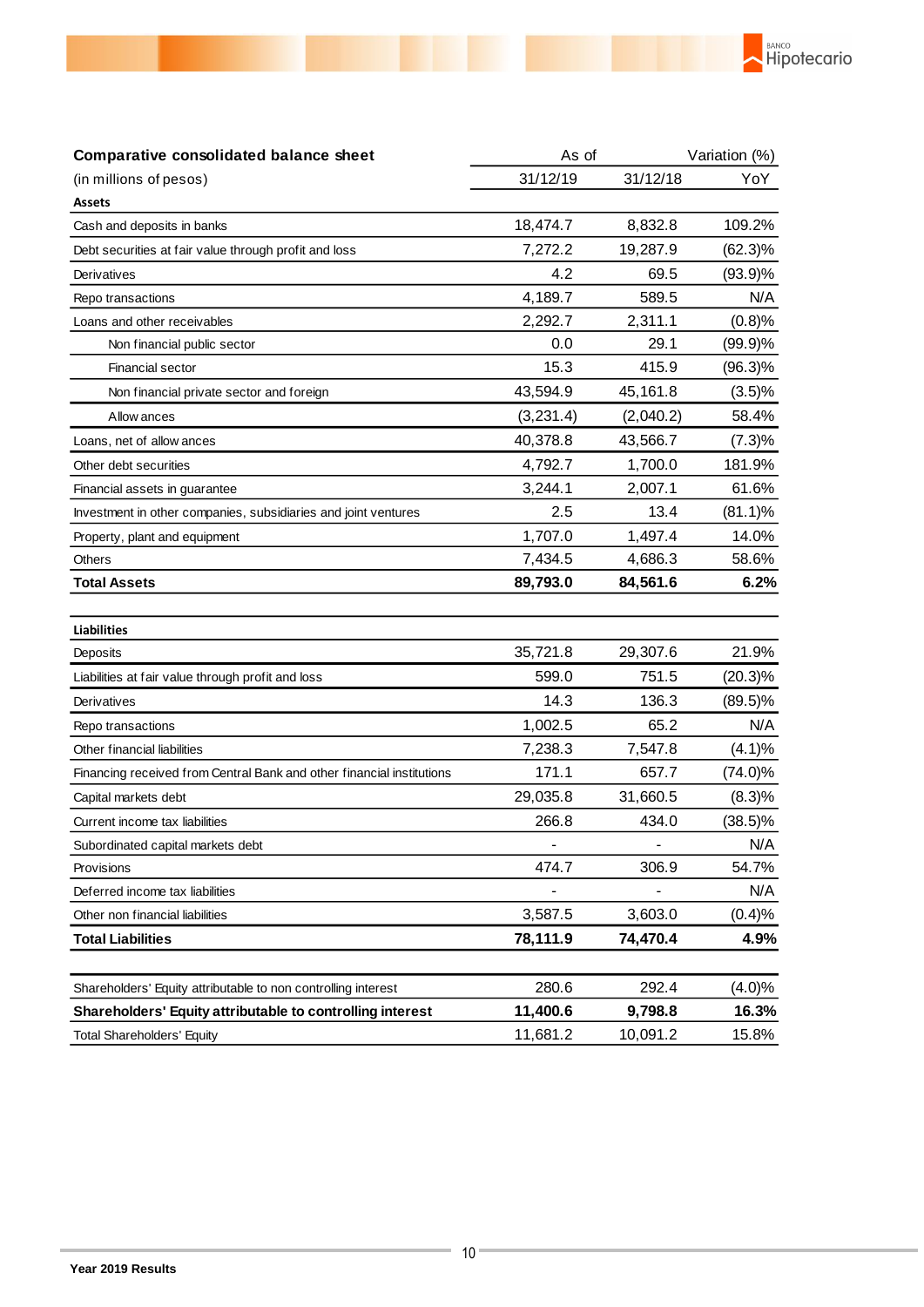

| Comparative consolidated income statement                                                                         | For the year ended    |                       | Variation (%)   |
|-------------------------------------------------------------------------------------------------------------------|-----------------------|-----------------------|-----------------|
| (in millions of pesos)                                                                                            | 31/12/19              | 31/12/18              |                 |
| Interest Income                                                                                                   | 15,328.5              | 14,051.4              | 9.1%            |
| Income from adjustments                                                                                           | 1,746.3<br>845.9      |                       | 106.5%          |
| Interest Expense                                                                                                  | (13, 833.8)           | (11, 703.1)           | 18.2%           |
| Expenses from adjuntments                                                                                         | (1,590.2)             | (1,029.9)             | 54.4%           |
| Net Interest Income                                                                                               | 1,650.7               | 2,164.2               | (23.7)%         |
|                                                                                                                   |                       |                       |                 |
| Fee Income                                                                                                        | 4,726.5               | 4,212.8               | 12.2%           |
| Fee Expense                                                                                                       | (259.0)               | (684.9)               | $(62.2)\%$      |
| Net Fee Income                                                                                                    | 4,467.5               | 3,527.9               | 26.6%           |
| Net Income from financial instruments at Fair Value                                                               | 9,653.7               | 5,930.0               | 62.8%           |
| through profit & Loss                                                                                             |                       |                       |                 |
| Difference in quoted prices of gold and foreign currency                                                          | (3, 395.4)            | (710.9)               | N/A             |
| Other operating income                                                                                            | 6,583.6               | 4,290.6               | 53.4%           |
| Provision for loan losses                                                                                         | (3,663.9)<br>15,296.1 | (1,828.9)<br>13,373.0 | 100.3%<br>14.4% |
| <b>Net Operating Income</b>                                                                                       |                       |                       |                 |
| Personnel expenses                                                                                                | (5, 276.3)            | (3,800.4)             | 38.8%           |
| Administrative expenses                                                                                           | (3,398.5)             | (3,050.6)             | 11.4%           |
| Depreciation and impairment of assets                                                                             | (305.9)               | (444.2)               | (31.1)%         |
| Other operating expenses                                                                                          | (4, 755.5)            | (3,265.4)             | 45.6%           |
| <b>Operating Income</b>                                                                                           | 1,560.1               | 2,812.4               | $(44.5)\%$      |
| Income before income tax from continuing operations                                                               | 1,560.1               | 2,812.4               | $(44.5)\%$      |
| Income tax from continuing operations                                                                             | 285.6<br>(754.3)      |                       | (137.9)%        |
| Net income of the period attributable to                                                                          |                       |                       | N/A             |
| non-controlling interests                                                                                         | (64.2)                | (6.7)                 |                 |
| Net Income attributable to owners of the parent company                                                           | 1,781.5               | 2,051.4               | $(13.2)\%$      |
| <b>Statistic data and comparative ratios</b>                                                                      | For the year ended    |                       |                 |
|                                                                                                                   | 31/12/19              | 31/12/18              |                 |
| <b>Profitability</b>                                                                                              |                       |                       |                 |
| ROAA (return on average assets)                                                                                   | 2.04%<br>2.71%        |                       |                 |
| ROAE (return on average equity)                                                                                   | 16.81%<br>23.12%      |                       |                 |
| Net financial margin*                                                                                             | 9.07%<br>9.77%        |                       |                 |
| Efficiency**                                                                                                      | 70.49%<br>63.0%       |                       |                 |
|                                                                                                                   |                       |                       |                 |
| Capital                                                                                                           |                       |                       |                 |
| Shareholders' Equity / Total Assets                                                                               | 12.70%                | 11.59%                |                 |
| CET I Ratio                                                                                                       | 13.63%                | 12.10%                |                 |
| Tier 1 Ratio                                                                                                      | 13.65%                | 12.13%                |                 |
| <b>Total Capital Ratio</b>                                                                                        | 14.18%                | 12.71%                |                 |
|                                                                                                                   |                       |                       |                 |
| Liquidity                                                                                                         |                       |                       |                 |
| Liquid Assets / Deposits                                                                                          | 85.49%                | 101.75%               |                 |
| <b>LCR</b>                                                                                                        | 182%                  | 211%                  |                 |
| <b>NSFR</b>                                                                                                       | 177%                  | 151%                  |                 |
| Loans / Deposits                                                                                                  | 113.04%               | 148.65%               |                 |
| * (Annualized net interest income + annualized Net Income from financial instruments at Fair Value through profit |                       |                       |                 |
| and loss + annualized Difference in quoted prices of gold and foreign currency) / Average Assets                  |                       |                       |                 |
| ** (Personnel expenses + administrative expenses + depreciation and impairment of assets) /                       |                       |                       |                 |

(Net Interest Income + Net Fee Income + Net Income from financial instruments at Fair Value through profit and loss + difference in quoted prices of gold and foreign currency + other items included in income and operating expenses)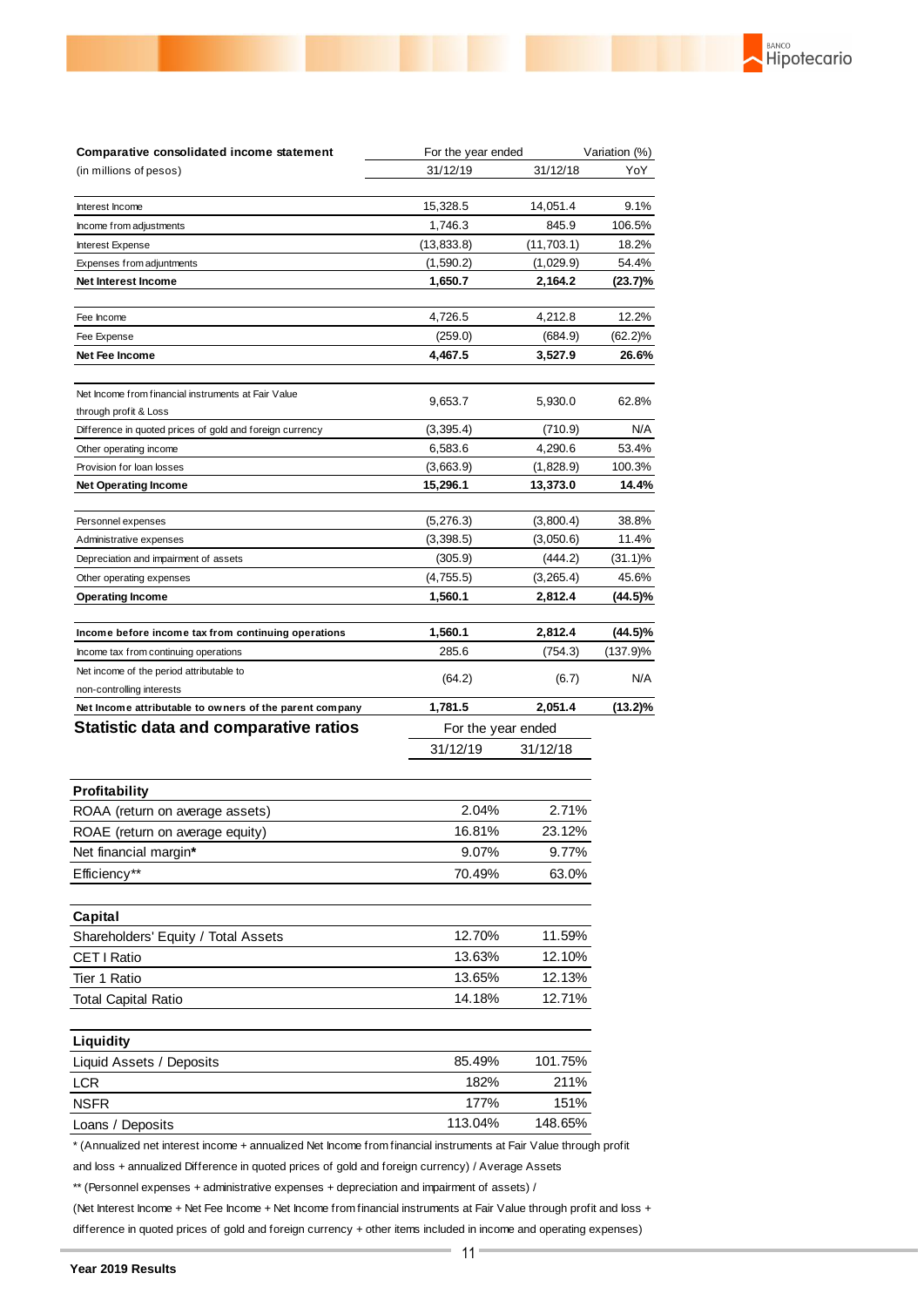### **III. Fourth quarter 2019 consolidated results**

Attributable net income for the quarter was Ps. 89.3 million, compared to Ps. 1,039.9 million of last quarter and Ps. 503.8 million of same quarter last year.

BANCO

Hipotecario

Regarding profitability ratios, the ROAA for Q4 2019 was 2.04%, compared to 2.63% for Q3 2019 and 2.71% for Q4 2018, while ROAE for the same periods were 16.81%, 21.38% and 23.12%, respectively.

The negative result of difference in quoted prices of gold and foreign currency for the quarter was Ps. 21.7 million, which compensates with the net income from financial instruments at fair value through profit and loss of Ps. 1,660.8 million.

| Income statement                                                             | For the 3 month period ended |            |            | Variation (%) |             |
|------------------------------------------------------------------------------|------------------------------|------------|------------|---------------|-------------|
| (in millions of pesos)                                                       | 31/12/19                     | 30/09/19   | 31/12/18   | QoQ           | YoY         |
| Interest Income                                                              | 4,531.6                      | 4,186.0    | 4,605.8    | 8.3%          | (1.6)%      |
| Interest Expense                                                             | (4,373.6)                    | (3,026.0)  | (4, 495.9) | 44.5%         | (2.7)%      |
| <b>Net Interest Income</b>                                                   | 158.0                        | 1,160.0    | 109.9      | $(86.4)\%$    | 43.7%       |
| Fee Income                                                                   | 1,182.5                      | 1,244.0    | 1,143.0    | (4.9)%        | 3.5%        |
| Fee Expense                                                                  | 215.2                        | (160.8)    | (147.5)    | $(233.8)\%$   | $(245.9)\%$ |
| <b>Net Fee Income</b>                                                        | 1,397.7                      | 1,083.2    | 995.5      | 29.0%         | 40.4%       |
| Net Income from financial instruments at Fair Value<br>through profit & Loss | 1,660.8                      | 2,245.1    | 2,485.6    | $(26.0)\%$    | $(33.2)\%$  |
| Difference in quoted prices of gold and foreign currency                     | (21.7)                       | (1, 391.8) | (616.0)    | $(98.4)\%$    | $(96.5)\%$  |
| Other operating income                                                       | 1.438.5                      | 2,325.8    | 1,271.2    | $(38.1)\%$    | 13.2%       |
| Provision for loan losses                                                    | (871.0)                      | (850.6)    | (548.8)    | 2.4%          | 58.7%       |
| <b>Net Operating Income</b>                                                  | 3.762.3                      | 4.571.6    | 3,697.4    | (17.7)%       | 1.8%        |
| Personnel expenses                                                           | (1,338.5)                    | (1, 379.5) | (1, 134.2) | $(3.0)\%$     | 18.0%       |
| Administrative expenses                                                      | (872.4)                      | (899.3)    | (764.5)    | $(3.0)\%$     | 14.1%       |
| Depreciation and impairment of assets                                        | (85.3)                       | (81.3)     | (276.5)    | 4.8%          | $(69.2)\%$  |
| Other operating expenses                                                     | (1,570.3)                    | (1,089.9)  | (881.6)    | 44.1%         | 78.1%       |
| <b>Operating Income</b>                                                      | (104.2)                      | 1,121.5    | 640.7      | $(109.3)\%$   | $(116.3)\%$ |
| Income tax from continuing operations                                        | 231.8                        | (62.5)     | (155.4)    | N/A           | $(249.2)\%$ |
| Net income of the period attributable to                                     | (38.2)                       |            | 18.5       | 100.1%        | N/A         |
| non-controlling interests                                                    |                              | (19.1)     |            |               |             |
| Net Income attributable to owners of the parent company                      | 89.3                         | 1,039.9    | 503.8      | $(91.4)\%$    | $(82.3)\%$  |